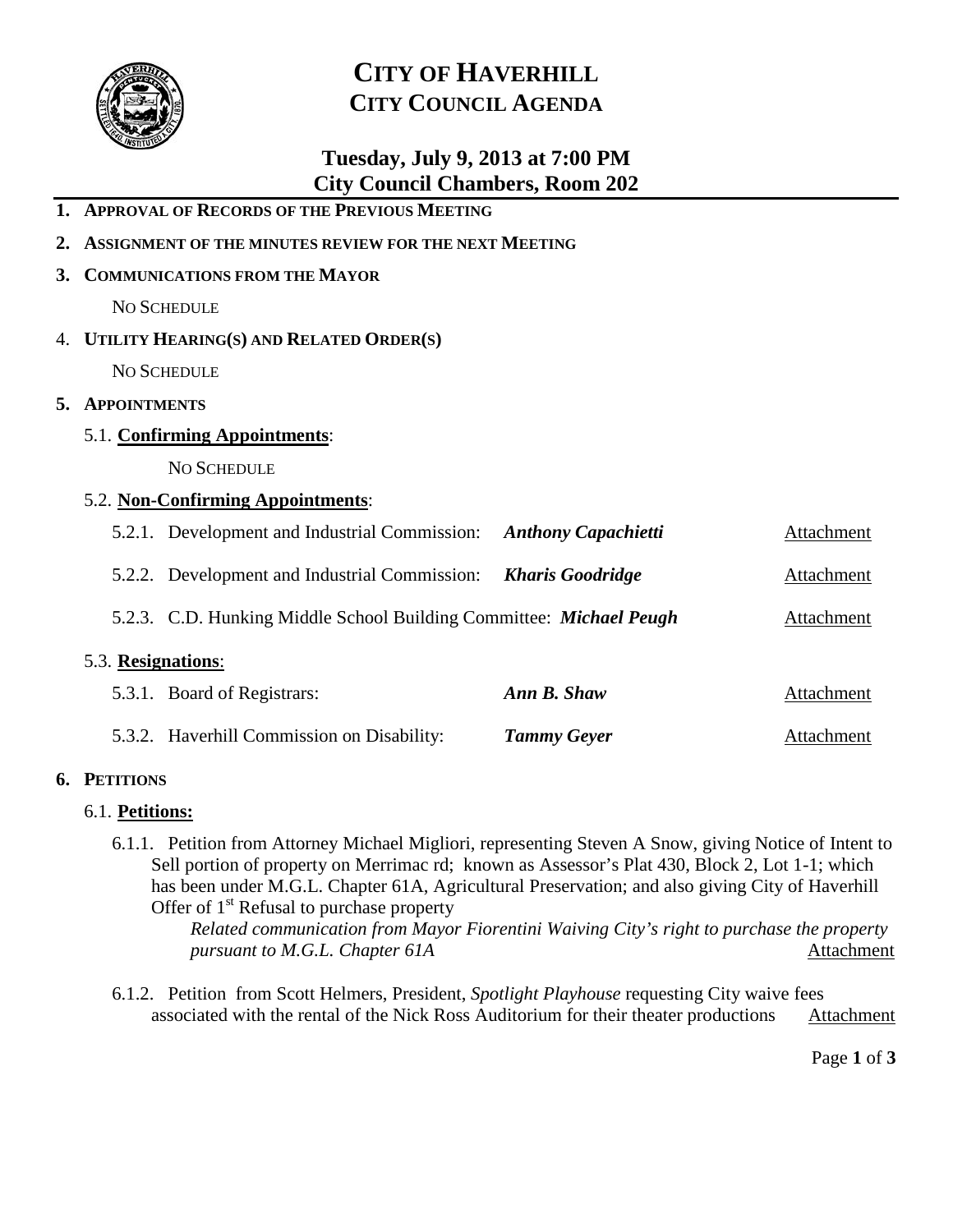

# **CITY OF HAVERHILL CITY COUNCIL AGENDA**

### **Tuesday, July 9, 2013 at 7:00 PM City Council Chambers, Room 202**

#### 6.2. **Applications**:

#### 6.2.1. **Annual License Renewals**

|                      | 6.2.1.1. Roller Skating Rink, Skateland, 19 Railroad av    | Attachment |
|----------------------|------------------------------------------------------------|------------|
|                      | 6.2.1.2. Sunday Roller Skating Rink, Skateland, 38 Sundays | Attachment |
| 6.2.1.3. Drainlayer: | William F. Hutton                                          | Attachment |

#### **7. HEARINGS AND RELATED ORDERS**

NO SCHEDULE

#### 8. **MOTIONS AND ORDERS**

- 8.1. Order –That the City of Haverhill amend its local room occupancy excise under G.L. c. 64G, § 3A to the rate of 6 percent (6%) Attachment
- 8.2. Order That the sum of **\$872,058** be transferred to/from various accounts to close out **FY2013**

Attachment

- 8.3. Order That the sum of \$25,000 be transferred from Fire Salaries to Fire Expenses Attachment
- 8.4. Order as part of the FY 2014 annual budget the sum of **\$46,986** be appropriated from the Parking Funds Account Revenue **Attachment** Attachment

#### 8.5. **Ordinances (File 10 Days)**

8.5.1. Ordinance re: Boards and Commissions; Amend Chapter 11 of City Code "Article XVIII *Veterans Memorial Skating Rink Commission*; Sections 11-88 to 11-91 **File 10 days** Attachment

#### **9. UNFINISHED BUSINESS OF PRECEDING MEETINGS**

- 9.1. Document 57-C, Communication from Councillor Daly O'Brien requesting a discussion regarding parking on Lewis st Attachment
- 9.2. Document 67, Ordinance re: Parking & Existing Ordinance; Apple Street No Parking & delete existing Parking Ordinance **Filed June 5 2013** Attachment

Page **2** of **3**